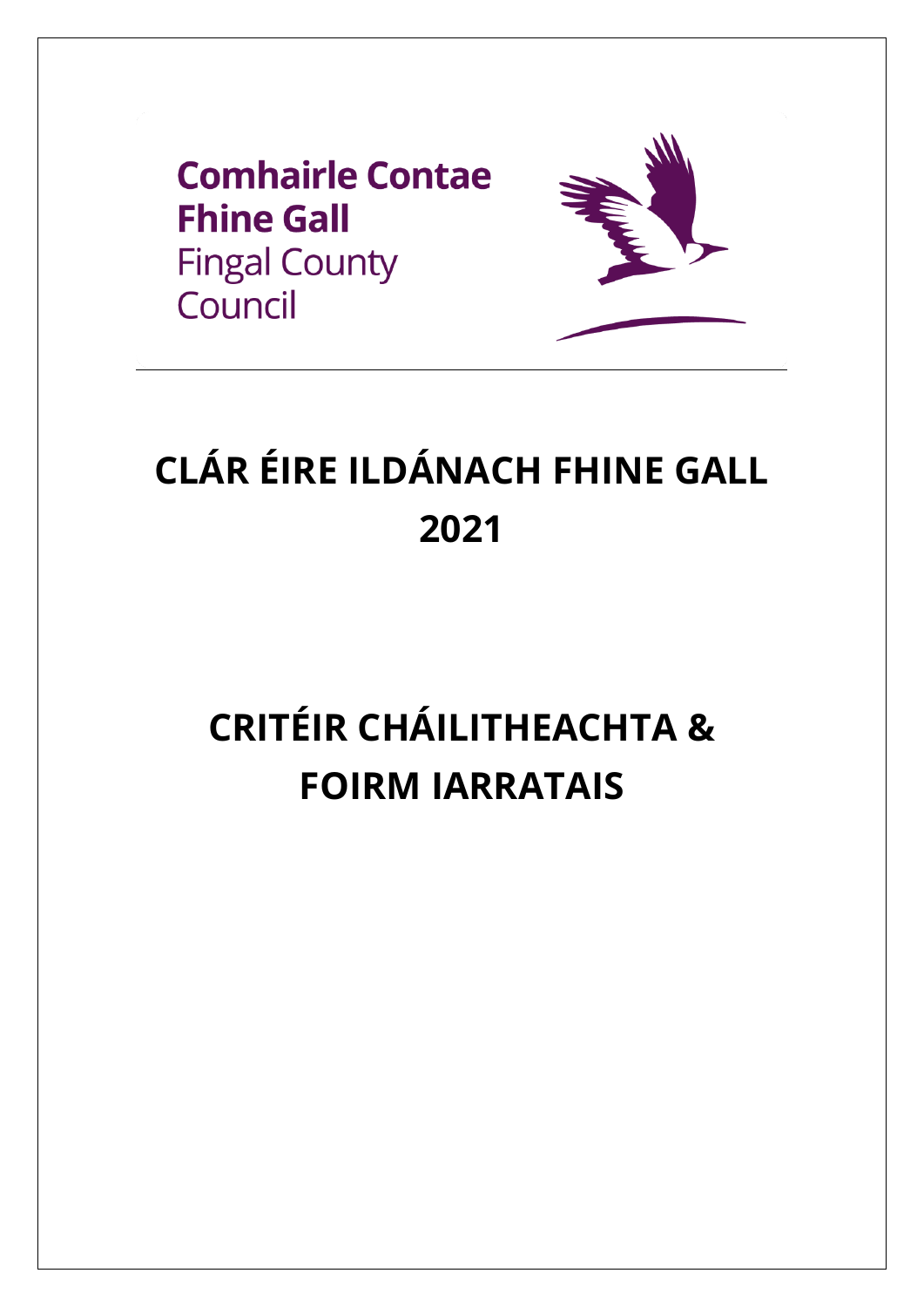#### **RÉAMHRÁ**

Is tionscnamh Rialtais cúig bliana é Éire Ildánach 2017-2022 a ghlacann leis an gcruthaitheacht mar ghné lárnach de bheartas poiblí. Is é Fine Gall Ildánach an clár atá á reáchtáil i gceantar Fhine Gall mar chuid den tionscnamh seo.

### **CÉ ATÁ INCHÁILITHE CHUN IARRATAS A DHÉANAMH?**

Mar chuid de chlár Éire Ildánach Fhine Gall 2021, tá Comhairle Contae Fhine Gall ag fáiltiú roimh iarratais ó dhaoine aonair agus ó ghrúpaí atá i mbun tionscadal seachbhrabúsach a bhfuil sé mar aidhm leo scrúdú cruthaitheach a dhéanamh ar cheann amháin, ar a laghad, de na téamaí seo a leanas;

- Folláine Pobail agus Cultúr
- Oidhreacht (a bhféadfaí taiscéalaíocht stairiúil a áireamh ann)
- Ceol
- STEAM (eolaíocht, teicneolaíocht, innealtóireacht, na healaíona agus matamaitic)
- An Ghaeilge

Samhlaítear go mbeidh luach idir €3,000 - €10,000 luaite leis na dámhachtainí a dhéanfar.

#### **COINNÍOLLACHA/CRITÉIR**

- **1.** Ní ghlacfar le hiarratais ach ar an bhfoirm iarratais oifigiúil.
- **2.** Ní fhéadfar iarratais a dhéanamh ach le haghaidh tionscadal a bheidh á reáchtáil i gCeantar Fhine Gall.
- **3.** Ní mór tionscadail a chur i gcrích faoin 1 Samhain 2021.
- **4.** Áireofar sna Critéir Roghnúcháin: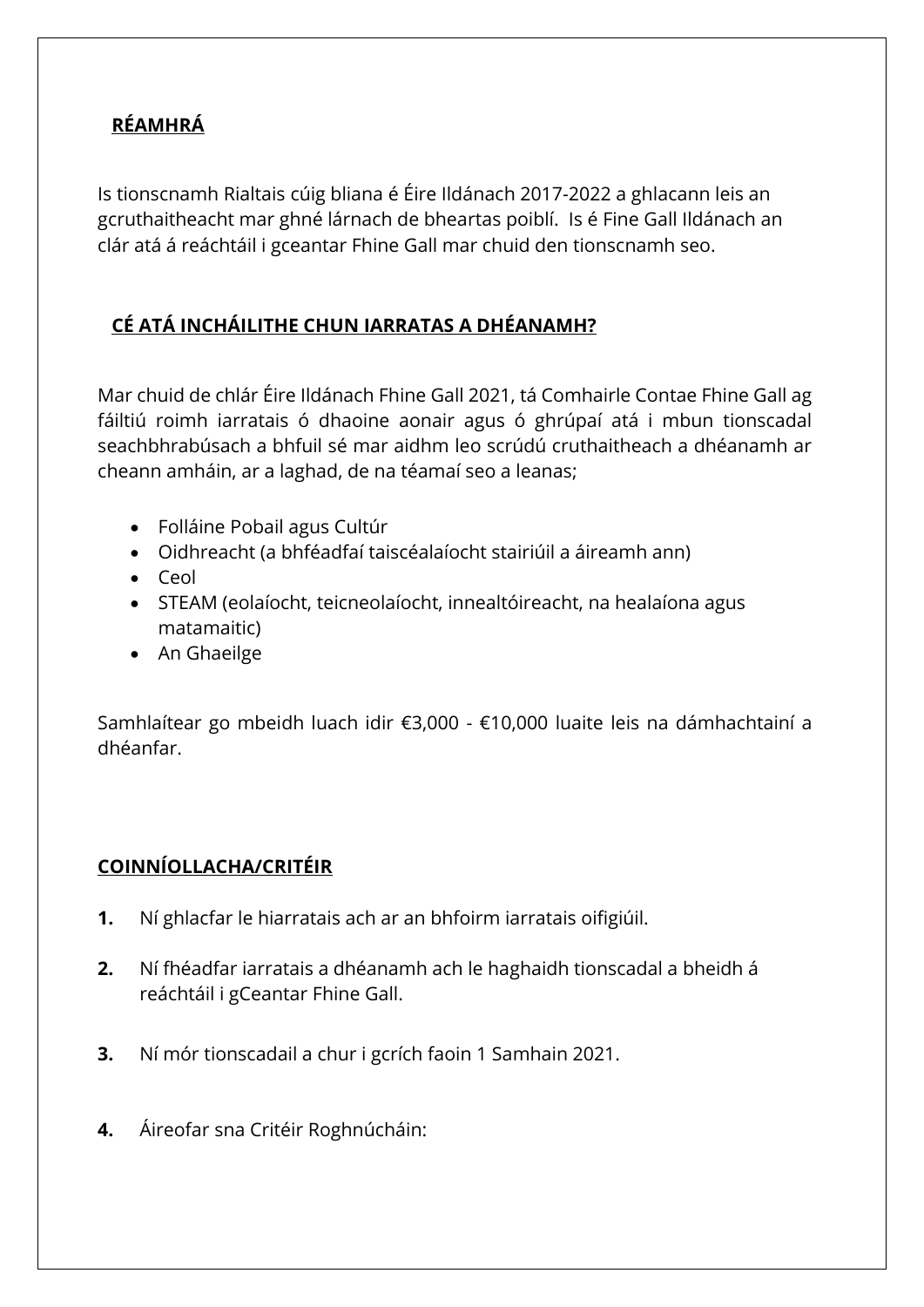- (a) An bealach a bhfuil an t-imeacht/an tionscadal beartaithe ailínithe le Colún Chlár Éire Ildánach - 'Bonn a chur faoin gCruthaitheacht i ngach Pobal';
- (b) A mhéid a bhaineann an t-imeacht/an tionscadal beartaithe an oiread tairbhe agus is féidir as rannpháirtíocht an phobail agus na saoránach;
- (c) Uaillmhian, nuálaíocht agus cumas cothaithe cruthaitheachta an imeachta/an tionscadail atá beartaithe;
- (d) An scóip a d'fhéadfadh a bheith ag baint leis an imeacht/leis an tionscadal agus an spriocphobal beartaithe;
- (e) Costas an imeachta/an tionscadail beartaithe agus aon tacaíochtaí agus maoiniú breise a d'fhéadfadh a bheith riachtanach nó a d'fhéadfadh a bheith deimhnithe; agus
- (f) An fhéidearthacht a bhaineann leis an tionscadal a chríochnú laistigh den amfráma sonraithe.
- **5.** Déanfar gach tionscadal a mheas trí úsáid a bhaint as an scéim marcála seo a leanas

|                | Táthar ag déileáil le roinnt téamaí                     | 125 |
|----------------|---------------------------------------------------------|-----|
| 2              | Leibhéal na rannpháirtíochta sa Phobal agus le          | 250 |
|                | saoránaigh (a) (b) (d)                                  |     |
| 3              | Scála an tionscadail chomh fada is a bhaineann le       | 250 |
|                | huaillmhian, nuálaíocht agus cothú na                   |     |
|                | cruthaitheachta. (c)                                    |     |
| $\overline{4}$ | Costáil-luach ar airgead (e)                            | 175 |
| 5              | Bainistíocht tionscadail - An fhéidearthacht a          | 200 |
|                | bhaineann leis an tionscadal a chur i gcrích (f) Ní mór |     |
|                | don eagraí nó do na heagraithe fianaise a sholáthar     |     |
|                | agus plean soiléir a fhorbairt chun an tionscadal a     |     |
|                | chur i gcrích                                           |     |
|                | Iomlán                                                  |     |

- **6.** Ní mór go mbeadh beartais chuí i ndáil le Cosaint Leanaí bunaithe ag gach duine a fhaigheann cúnamh deontais faoi scéim Éire Ildánach le haghaidh tionscadal a bhfuil leanaí nó daoine óga páirteach iontu. Chomh maith leis sin, lorgóidh Comhairle Contae Fhine Gall deimhniú go bhfuil na beartais árachais agus na Nósanna Imeachta Sláinte agus Sábháilteachta cuí bunaithe.
- **7.** Ní mór aitheantas a thabhairt do chúnamh deontais atá curtha ar fáil ag Comhairle Contae Fhine Gall do thionscnamh Éire Ildánach i ngach ábhar poiblíochta a bhaineann leis an tionscadal. Coimeádaimid an ceart poiblíocht a dhéanamh ar bhronnadh Dámhachtainí do Thionscadal Fhine Gall Ildánach.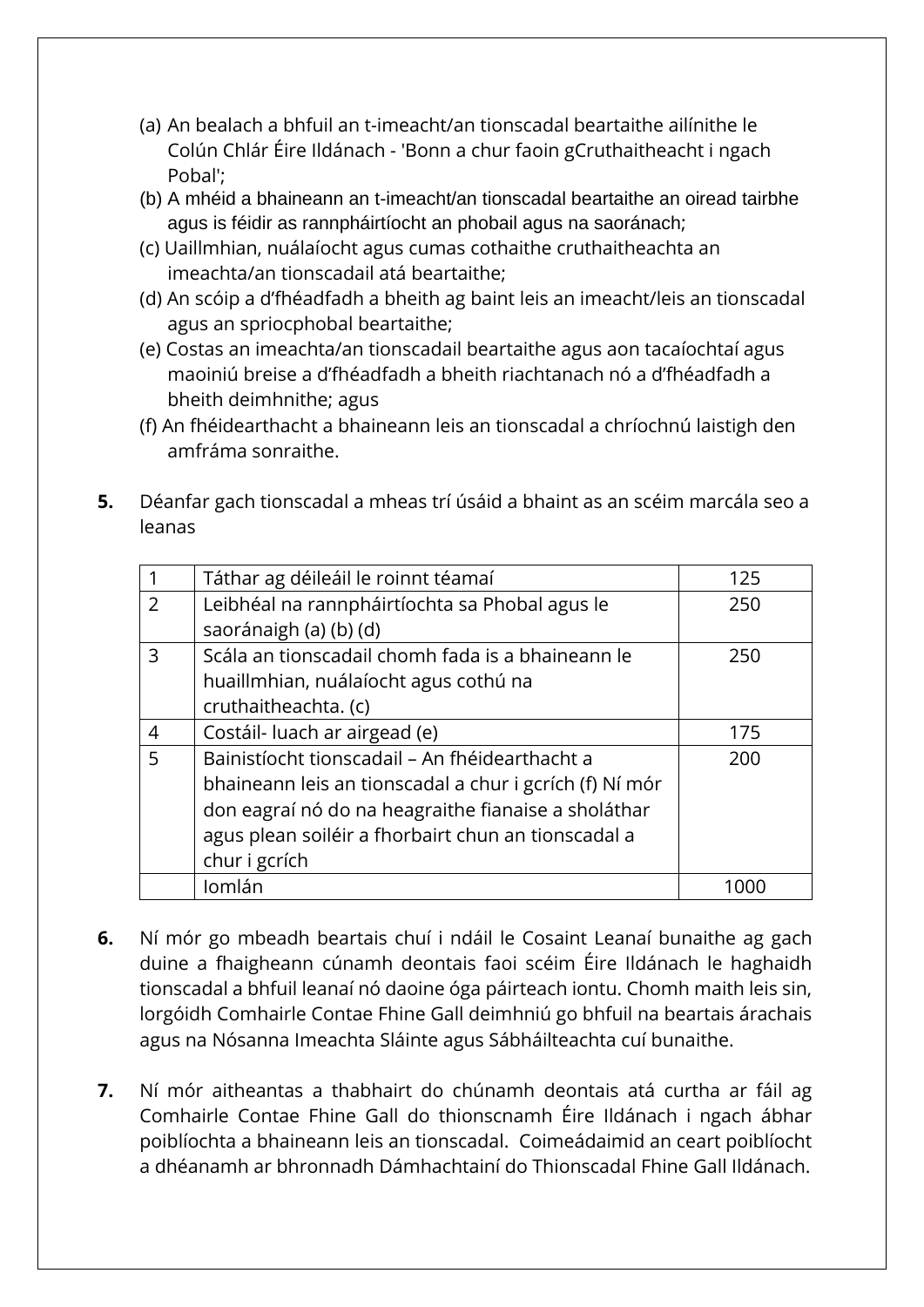Mura ndéantar dámhachtain a admháil go cuí d'fhéadfaí a mheas go bhfuil an dámhachtain neamhbhailí agus d'fhéadfadh go mbeadh sé riachtanach tacaíocht faighte a aisíoc le Comhairle Contae Fhine Gall. Gheobhaidh gach iarratas rathúil cóip de lógónna Chomhairle Contae Fhine Gall agus Éire Ildánach, agus de na riachtanais a bhaineann leis an dámhachtain a admháil.

**8.** Ní bheidh cúnamh á sholáthar i ndáil le gníomhaíochtaí tráchtála.

**9.** Ní dhéanfar íocaíocht le haghaidh gníomhaíochtaí a bhfuil tús curtha leo roimh chead a fháil.

- **10.** Cuirfear cinntí na Comhairle in iúl do gach iarratasóir i scríbhinn.
	- **11.** Níor cheart glacadh le híocaíocht dámhachtana mar fhianaise go ndéanfar aon dámhachtain eile a bhronnadh ar an eagraí/ar an tionscadal am ar bith ina dhiaidh sin.

Ceanglaítear ar iarrthóirí tuarascáil ar dhul chun cinn/nuashonrú gonta a chur ar fáil do Chomhairle Contae Fhine Gall leath bealaigh tríd an tionscadal agus i ndiaidh an tionscadail.

- **12.** Is féidir ábhar tacaíochta a sholáthar i dteannta le hiarratais. Ábhar tacaíochta, nach mó ná A4 (e.g. ó thionscadail, taispeántais etc. a cuireadh i gcrích roimhe seo le dátaí, ionaid, CVanna ceannairí tionscadail, nó próifíl eagraithe, grianghraif)
- **13.** Ag brath ar an leibhéal deontais bronnta d'fhéadfadh go mbeadh gá le Deimhniú Imréitigh Cánach reatha.
- **14.** Ní mór go mbeadh fianaise le gach Tionscadal maidir le hÁrachas Dliteanais phoiblí leordhóthanach agus cuimsitheach.
- **15.** Ní mór go mbeadh RGCS agus na ceanglais a bhaineann leis á chomhlíonadh ina iomláine ag iarratasoírí.
- **16.** Soláthair sonraí maidir le haon iarratais déanta, atá beartaithe a dhéanamh nó maoiniú bronnta ag ranna eile laistigh den Chomhairle nó ag aon chomhlacht eile.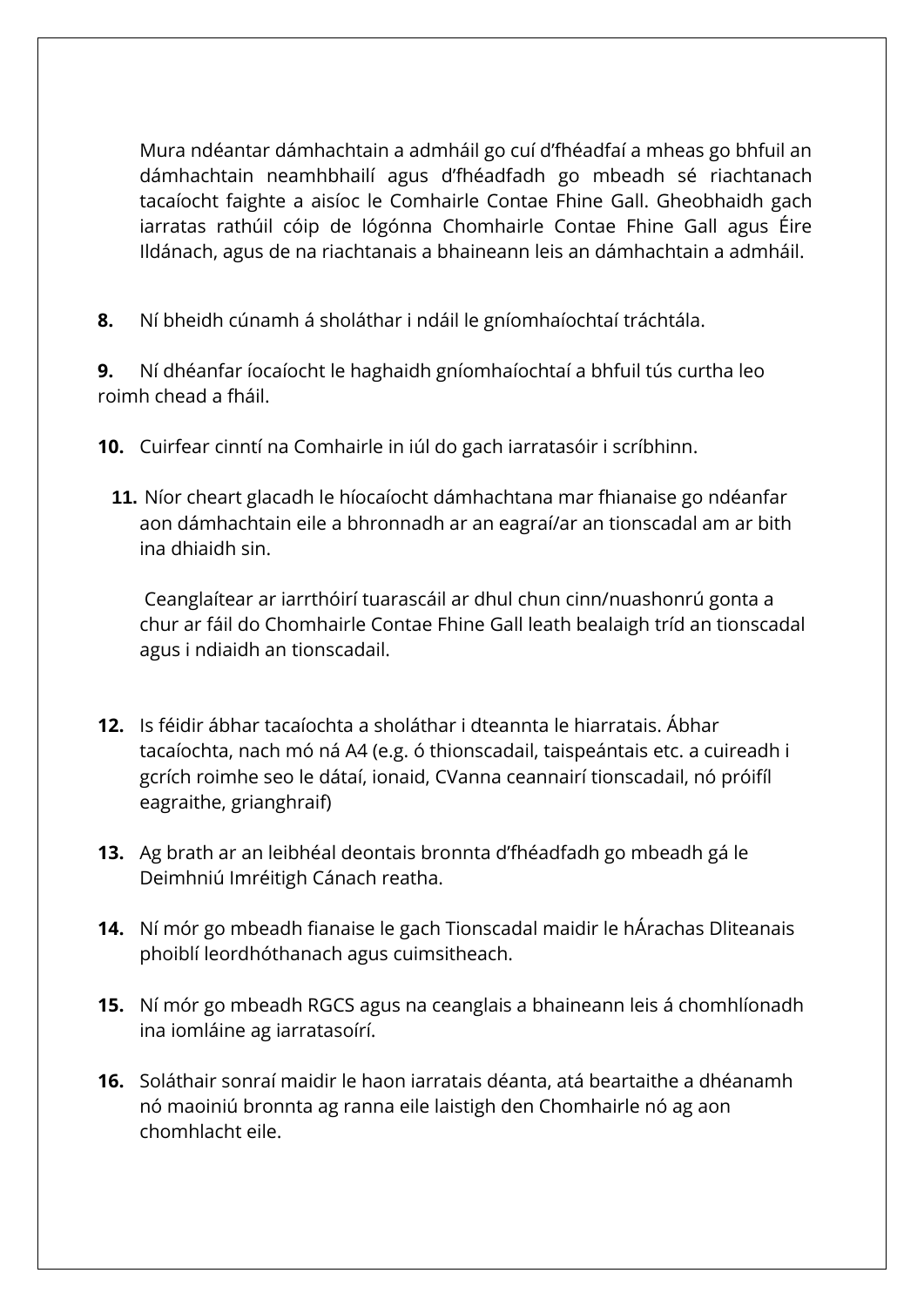**17.** Ba cheart go n-áireofaí in iarratais, más gá, plean comhlíonta Covid a chloíonn le treoirlínte reatha an Rialtais.

Ní bhreithneofar ach iarratas amháin le haghaidh gach imeachta. **NÍL gníomhaireachtaí reachtúla INCHÁILITHE chun iarratas a dhéanamh.** 

#### **CONAS A DHÉANFAIDH MÉ IARRATAS?**

Seol d'iarratas comhlánaithe trí ríomhphost chuig [creativefingal@fingal.ie](about:blank) tráth nach déanaí ná 4pm ar an Aoine, an 5 Márta, 2021.

#### **MÁ ÉIRÍONN LIOM, CONAS IS FÉIDIR AN CISTE A ÍOSTARRAINGT?**

Chun an ciste a íostarraingt, ceanglófar ar iarratasóirí na nithe seo a leanas a chur ar fáil do Chomhairle Contae Fhine Gall:

- Tuarascáil Iarthionscadail/Iar-imeachta (cuirfear teimpléad ar fáil leis an litir thairisceana) lena n-áirítear fianaise gur reáchtáladh an t-imeacht (e.g. fianaise fhótagrafach) le haird ar leith ar úsáid a bheith baint as lógó Éire Ildánach.
- Admhálacha maidir le caiteachas ceadaithe don tionscadal.
- Déanfar íocaíocht bunaithe ar admhálacha incháilithe a sholáthar agus ní dhéanfar íocaíocht ach trí ríomhaistriú airgid.
- Ag brath ar an iarratas, d'fhéadfadh breithniú a dhéanamh ar chéatadán den mhaoiniú a chur ar fáil láithreach nó i rith an tionscadail/an imeachta.

#### **CONAS A BHEIDH A FHIOS AGAM AR ÉIRIGH LE M'IARRATAS?**

Cuirfear scéala i scríbhinn chuig gach iarratasóir ar éirigh leis agus nár éirigh leis faoin 1 Aibreán, 2021.

#### **IS É AN DÁTA DEIRIDH A NGLACFAR LE HIARRATAIS 4PM, DÉ HAOINE, AN 5 MÁRTA, 2021.**

#### **NÍ CHUIRFEAR IARRATAIS DHÉANACHA SAN ÁIREAMH.**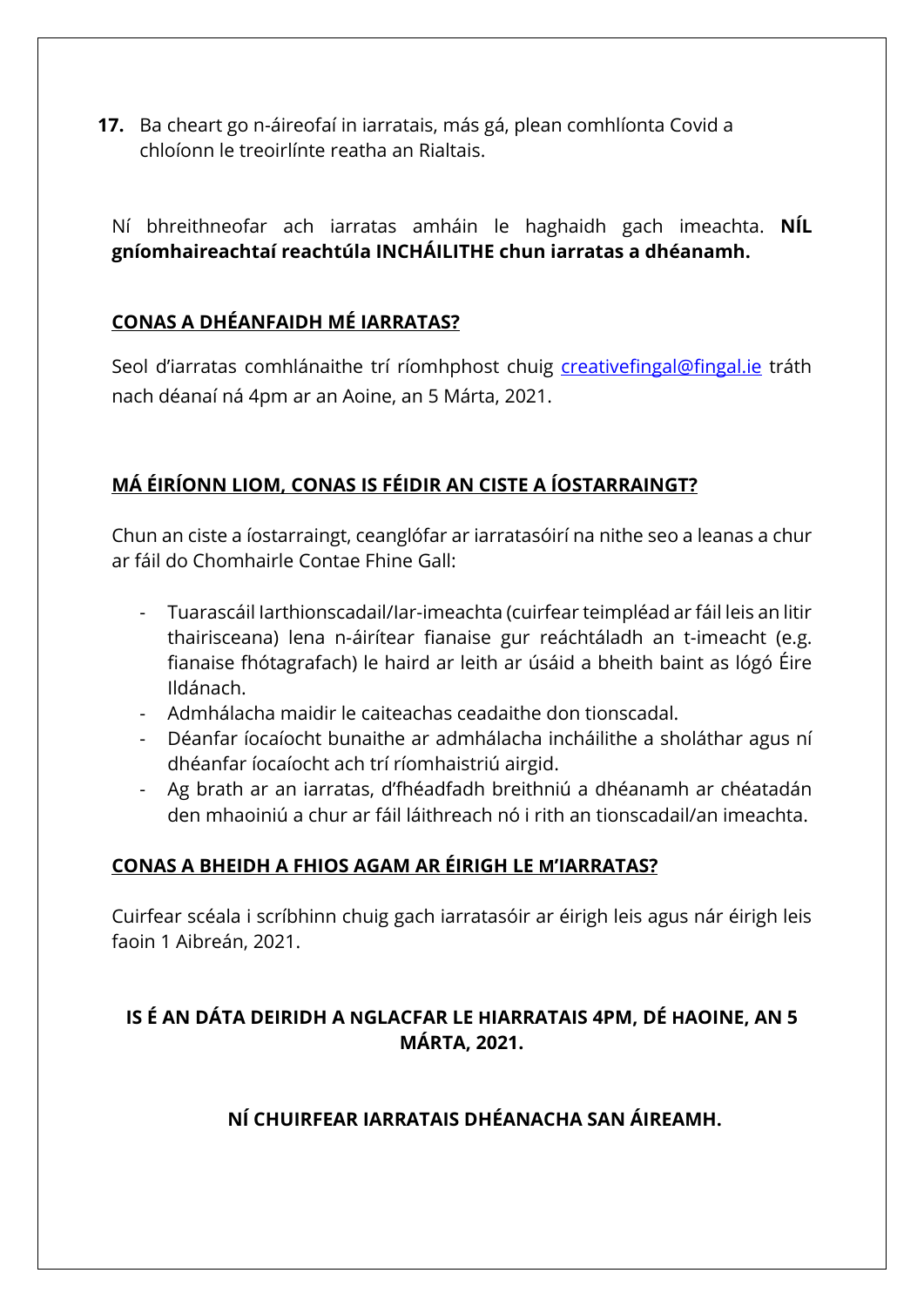



Clár Éire Ildánach Creative Ireland Programme  $2017 - 2022$ 



# **FOIRM IARRATAIS**

Ainm an Iarratasóra:

Sonraí an Tionscadail: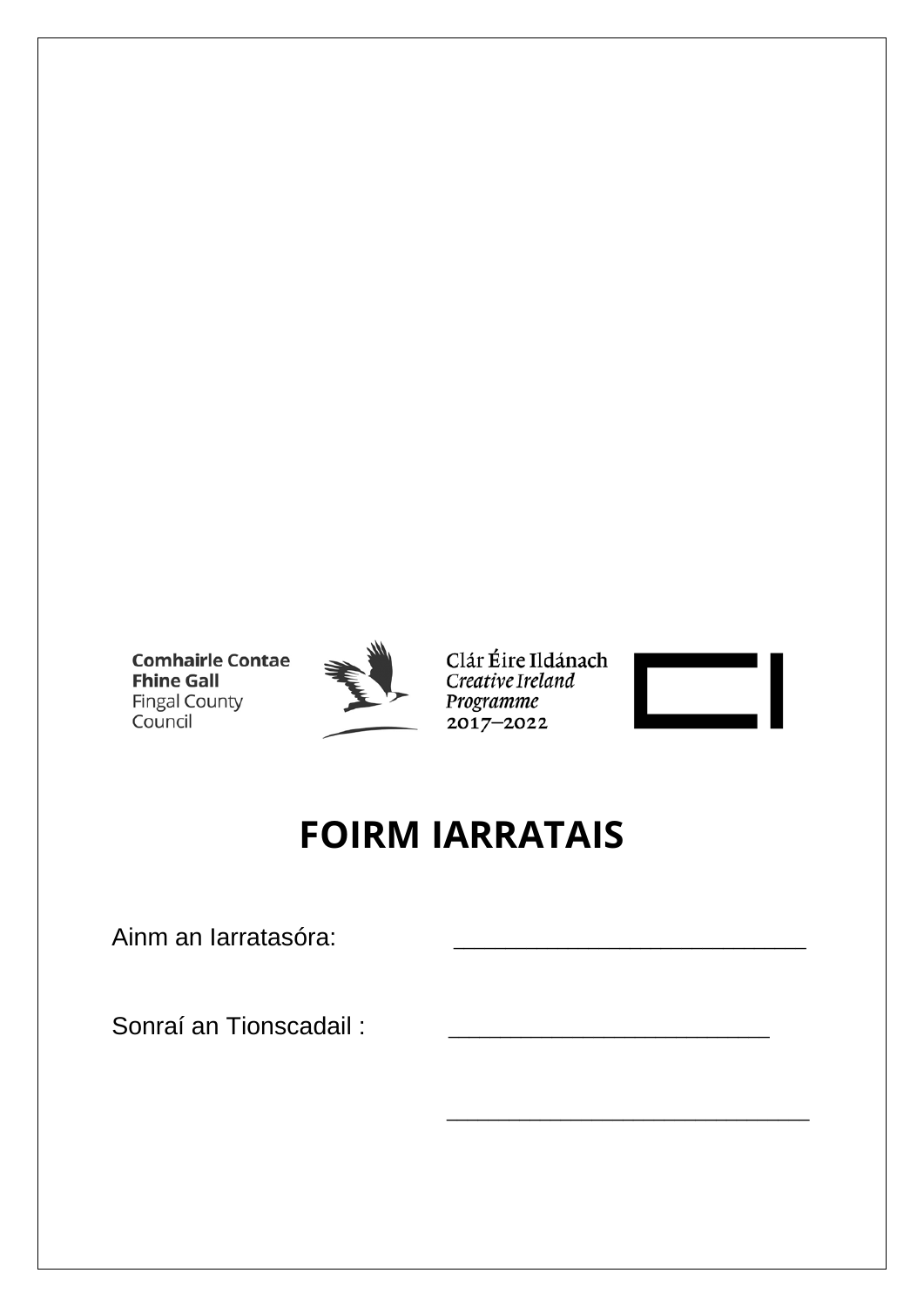Méid á Lorg:

Úsáid oifige amháin

Méid bronnta: \_\_\_\_\_\_\_\_\_\_\_\_\_\_\_\_\_\_\_\_\_\_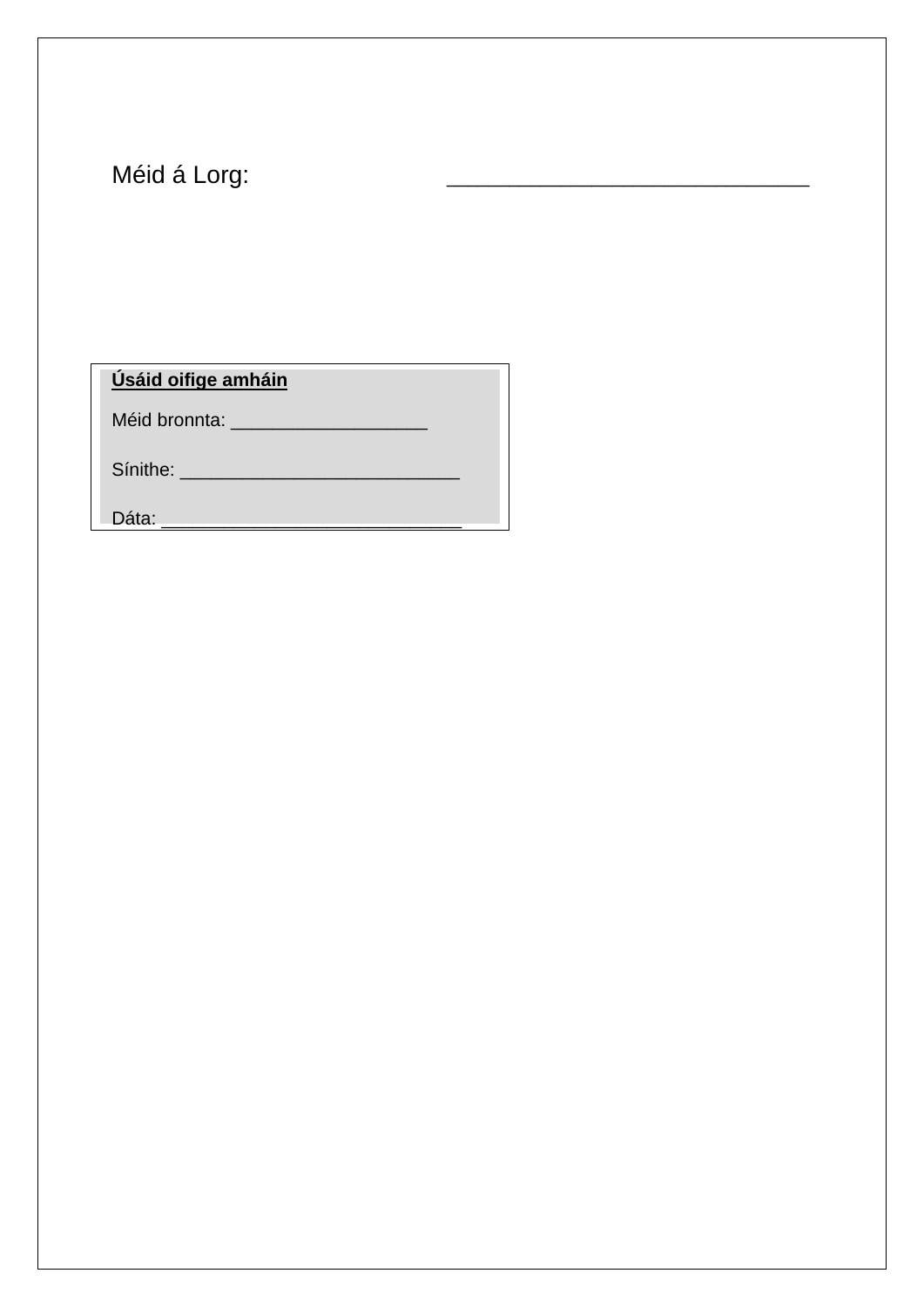# **Roinn 1: Iarratasóir**

| Sonraí an phríomhtheagmhálaí |  |
|------------------------------|--|
| Ainm an Iarratasóra:         |  |
| Seoladh an Iarratasóra:      |  |
| Teagmhálaí:                  |  |
| Ról leis an ngrúpa:          |  |
| Ríomhphost:                  |  |
| Teileafón:                   |  |

# **Roinn 2: Tionscadal/Imeacht**

| SONRAÍ AN GHRÚPA / NA HEAGRAÍOCHTA<br>(Más cuí)                                                                   |  |
|-------------------------------------------------------------------------------------------------------------------|--|
| Ainm an Ghrúpa/na hEagraíochta:                                                                                   |  |
| Sonraigh nádúr/príomhghníomhaíocht na<br>heagraíochta:                                                            |  |
| An bhfuil do ghrúpa/d'eagraíocht<br>cleamhnaithe le haon chomhlacht áitiúil,<br>réigiúnach nó náisiúnta ábhartha? |  |
| Uimhir Chláraithe Cuideachta                                                                                      |  |
| An bhfuil Stádas Carthanúil ag do<br>chuideachta? Má tá, sonraigh an Uimhir<br>Charthanais                        |  |

| Sonraí an Tionscadail/an Imeachta atá Beartaithe: |  |  |
|---------------------------------------------------|--|--|
| Ainm an Tionscadail/an<br>I meachta:              |  |  |
| Dáta Tosaithe an                                  |  |  |
| tionscadail/an imeachta:                          |  |  |
| Spriocphobal                                      |  |  |
| Meáin/Rannpháirtithe:                             |  |  |
| Próifíl an spriocphobail:                         |  |  |
|                                                   |  |  |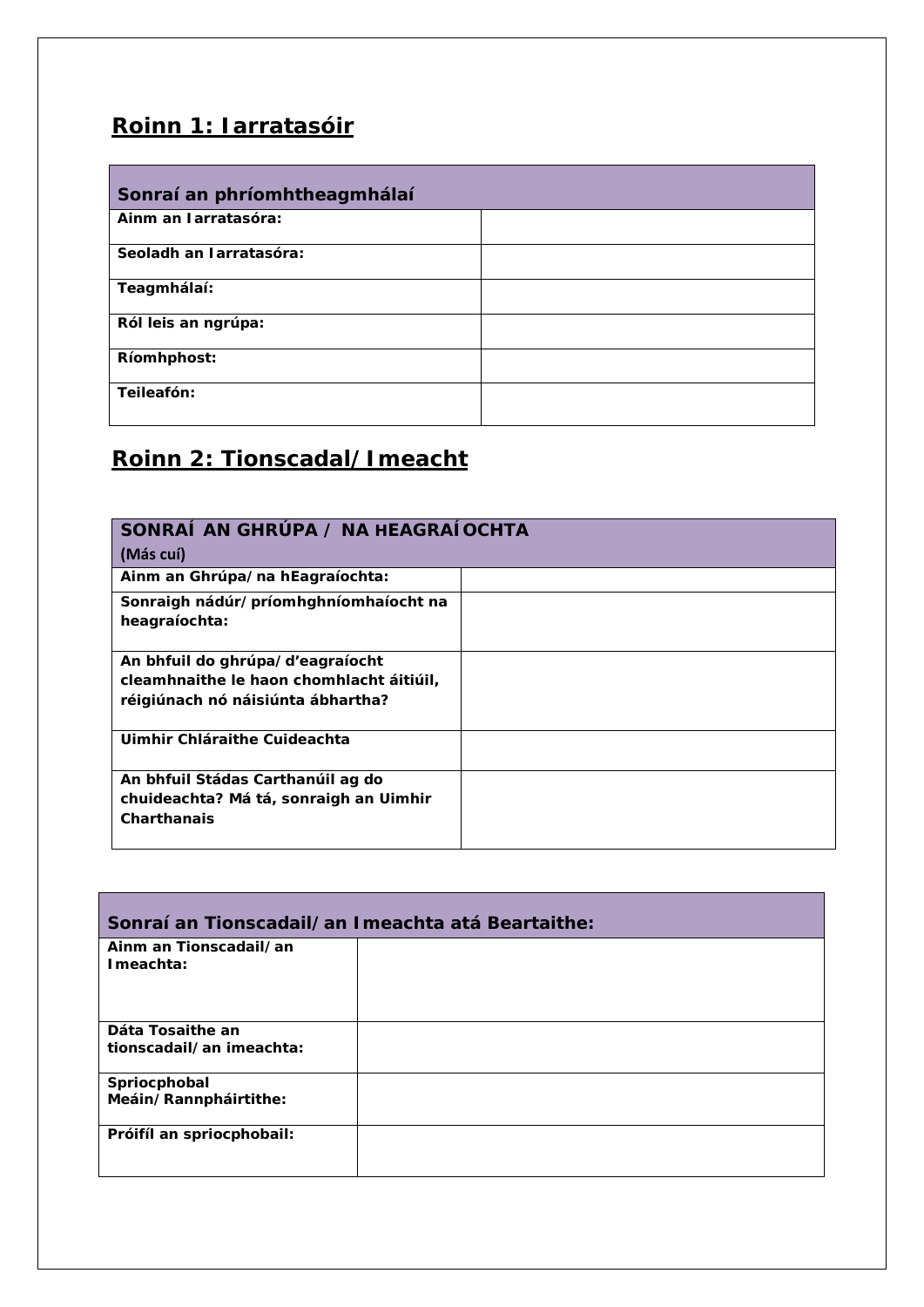| Fianaise maidir le<br>comhlíonadh Covid ag cloí le<br>treoirlínte reatha an Rialtais<br>(más infheidhme) |  |
|----------------------------------------------------------------------------------------------------------|--|
|                                                                                                          |  |

**Soláthair sonraí maidir leis an tionscadal/imeacht atá beartaithe, agus cinntigh go ndéanann tú cur síos ar na téamaí a chlúdófar i do thionscadal faoi Chlár Fhine Gall Ildánach lena n-áirítear:**

**Folláine Pobail agus Cultúr Oidhreacht Ceol STEAM (Eolaíocht, Teicneolaíocht, Innealtóireacht, na hEalaíona agus Matamaitic) An Ghaeilge**

**Ceangail leathanaigh bhreise más gá.**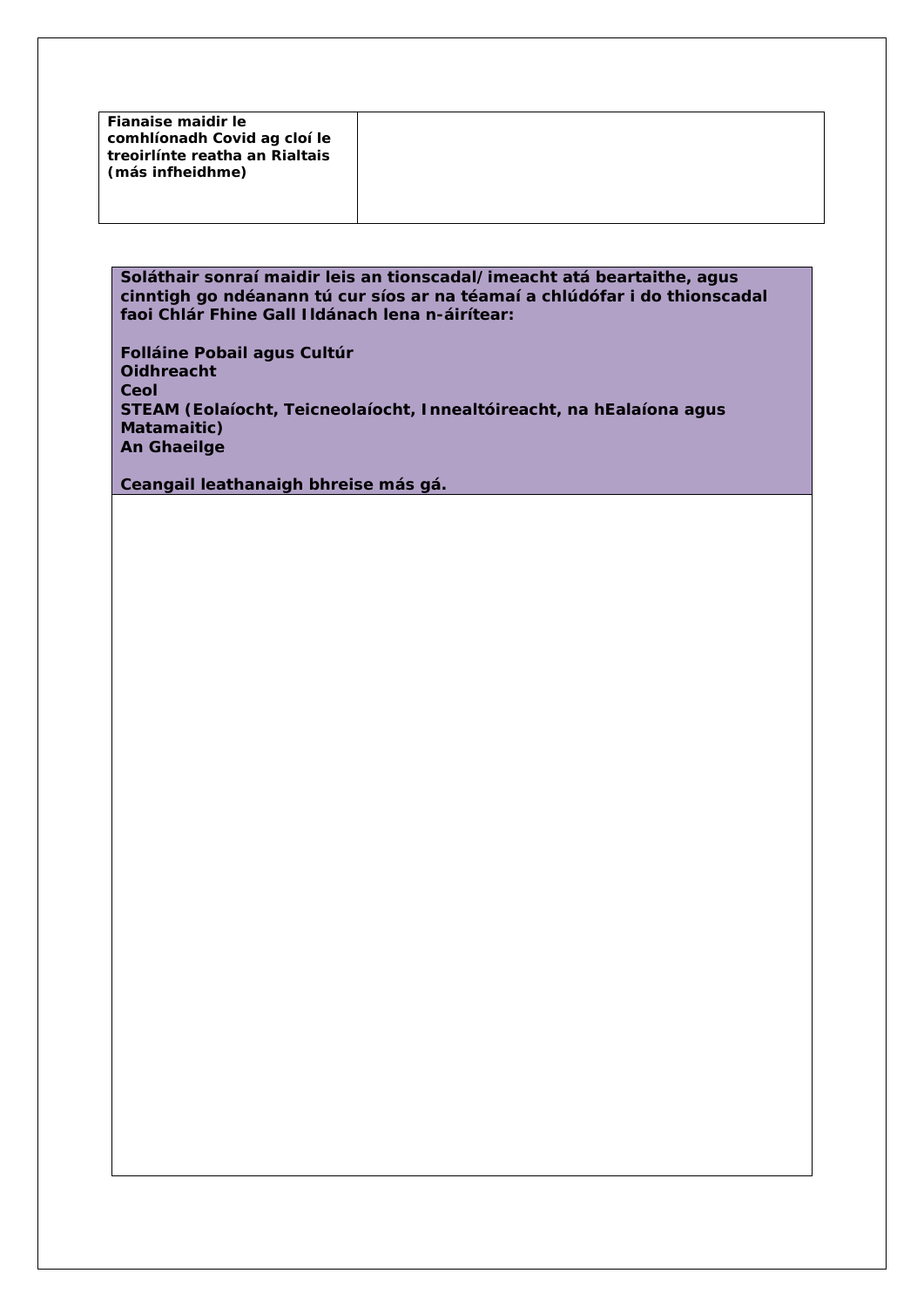### **Roinn 3: Bainistíocht agus Soláthar Foirne**

| Tionscadal/Imeacht Soláthar Foirne               |  |
|--------------------------------------------------|--|
| Líon Comhaltaí Boird:                            |  |
| Líon Comhaltaí Deonacha Coiste:                  |  |
| Líon Comhaltaí foirne lánaimseartha<br>íoctha:   |  |
| Líon Comhaltaí foirne páirtaimseartha<br>íoctha: |  |
| Líon Oibrithe Deonacha/intéirneach:              |  |

**Príomhchomhaltaí Foirne:** Soláthair sonraí maidir le cúlra agus taithí príomhchomhaltaí foirne/príomhphearsanra:

**Comhaltaí Coiste/Boird:** Soláthair sonraí maidir le cúlra agus taithí príomhchomhaltaí an choiste/an bhoird eagraithe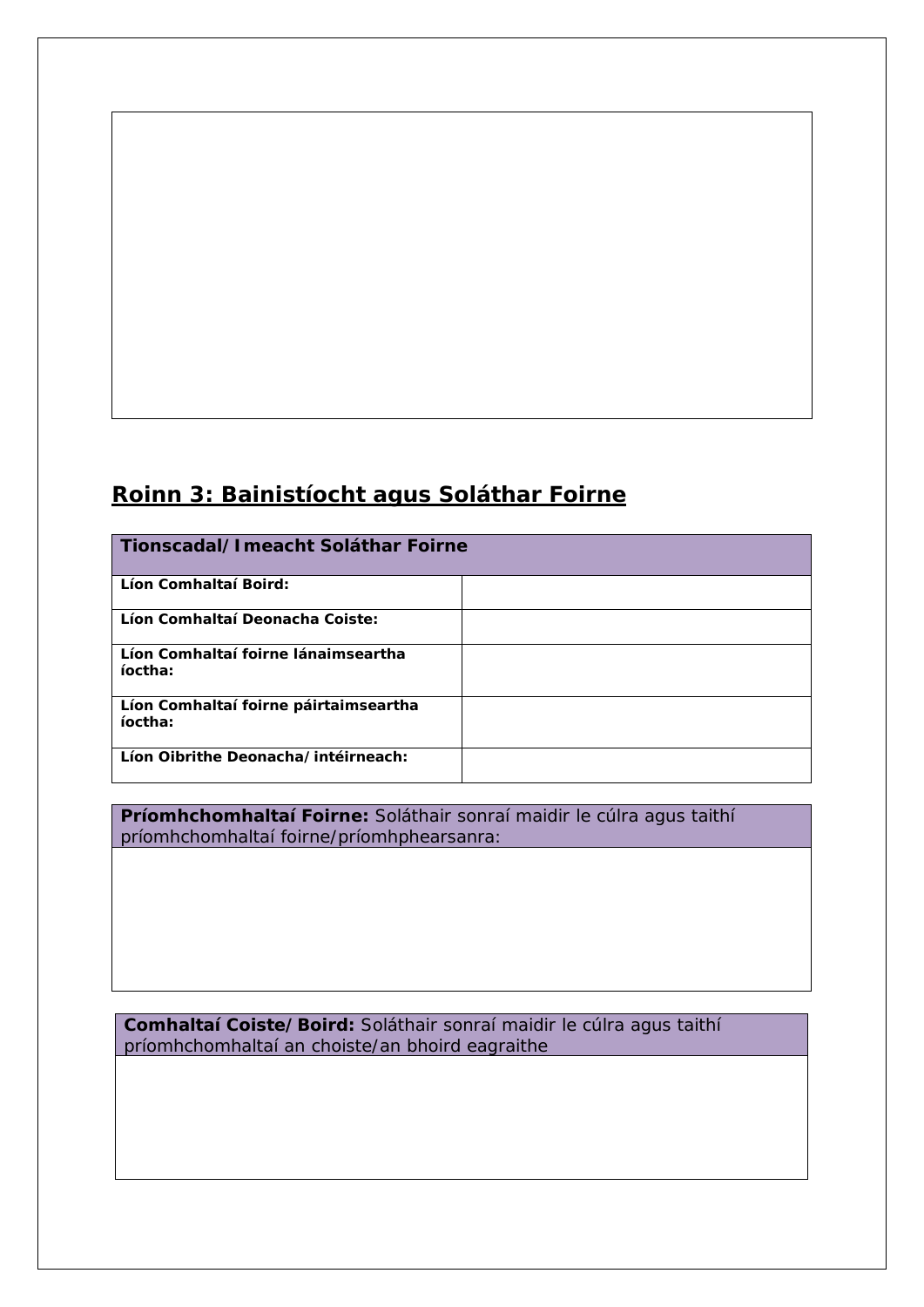**Comhaltaí Foirne/Conraitheoirí Eile:** Liostaigh na cuideachtaí a ceapadh chun earraí agus/nó seirbhísí a sholáthar/a chur ar fáil le haghaidh an Tionscadail/an imeachta:

#### **Roinn 4: Straitéis Díolacháin & Margaíochta**

**Conas atá sé beartaithe agat poiblíocht a dhéanamh ar an Tionscadal/ ar an imeacht de réir Thionscamh Éire Ildánach?**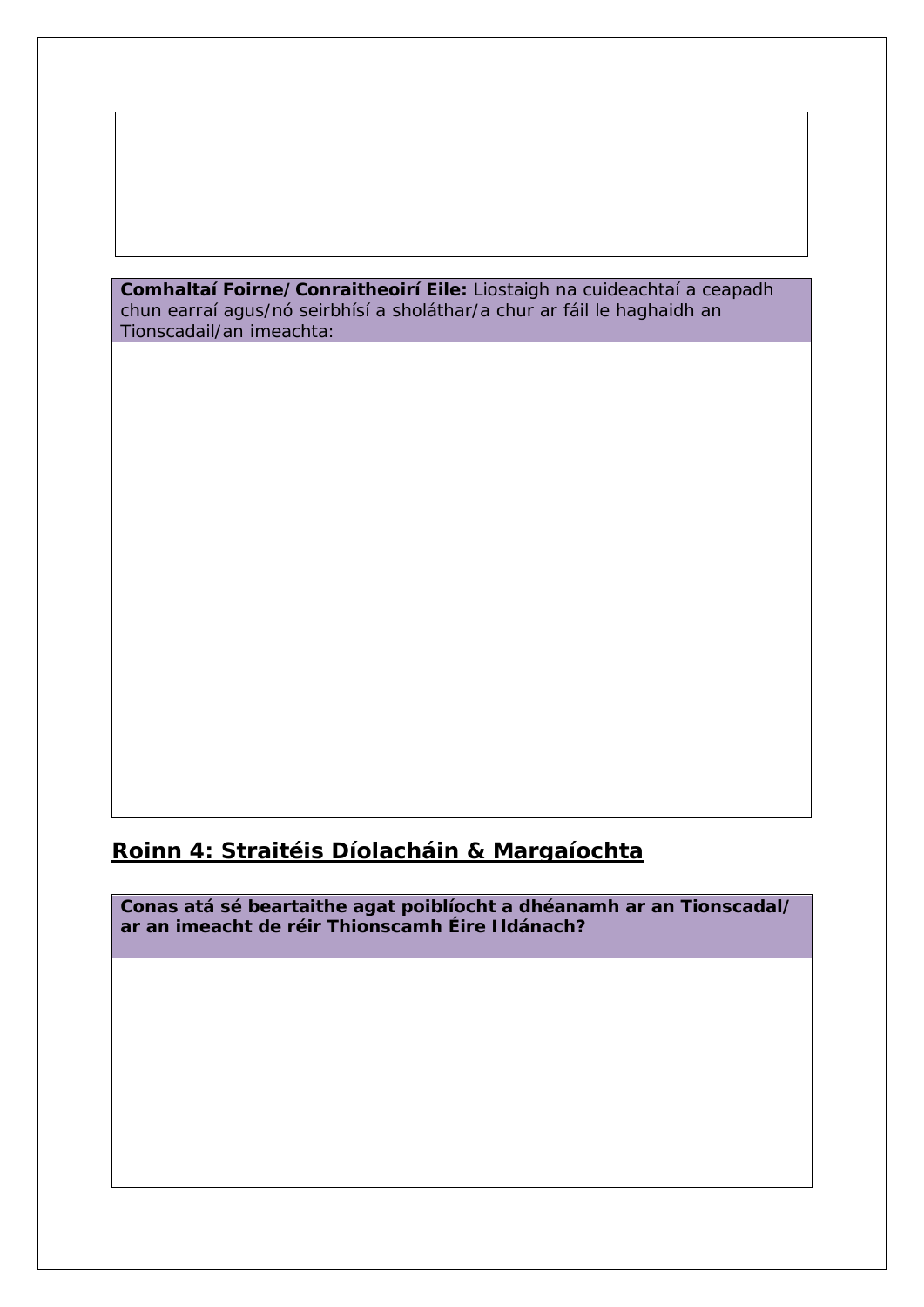# **Roinn 5: Ioncam agus Caiteachas Réamh-mheasta**

| <b>IONCAM</b>                                                                                                   | € |
|-----------------------------------------------------------------------------------------------------------------|---|
| Díolacháin Ticéad                                                                                               |   |
| Marsantacht Tionscadail/Imeachta                                                                                |   |
| Urraíocht                                                                                                       |   |
| Maoiniú FLAG                                                                                                    |   |
| Maoiniú LEADER                                                                                                  |   |
| An Chomhairle Ealaíon                                                                                           |   |
| Maoiniú Deontais ó Údarás Áitiúil (lena<br>n-áirítear Comhairle Contae Fhine Gall<br>agus Údaráis Áitiúla eile) |   |
| Fáilte Ireland                                                                                                  |   |
| Deontais (Eile, sonraigh le do thoil)                                                                           |   |
| lasachtaíocht                                                                                                   |   |
| Tiomsú Airgid                                                                                                   |   |
| Eile (sonraigh le do thoil)                                                                                     |   |
| <b>IONCAM IOMLÁN</b>                                                                                            |   |

| <b>CAITEACHAS</b>                                                                                       |  |
|---------------------------------------------------------------------------------------------------------|--|
| Táillí Ealaíontóirí/Taibheoirí                                                                          |  |
| Costais Trealamh PA/AV                                                                                  |  |
| Costais Infreastruchtúir                                                                                |  |
| Costais agus táillí teicniúla                                                                           |  |
| Costais Slándála                                                                                        |  |
| Costais an Gharda Síochána                                                                              |  |
| Costais Margaíochta (lena n-áirítear<br>Caidreamh Poiblí, na meáin shóisialta,<br>dáileadh bileog etc.) |  |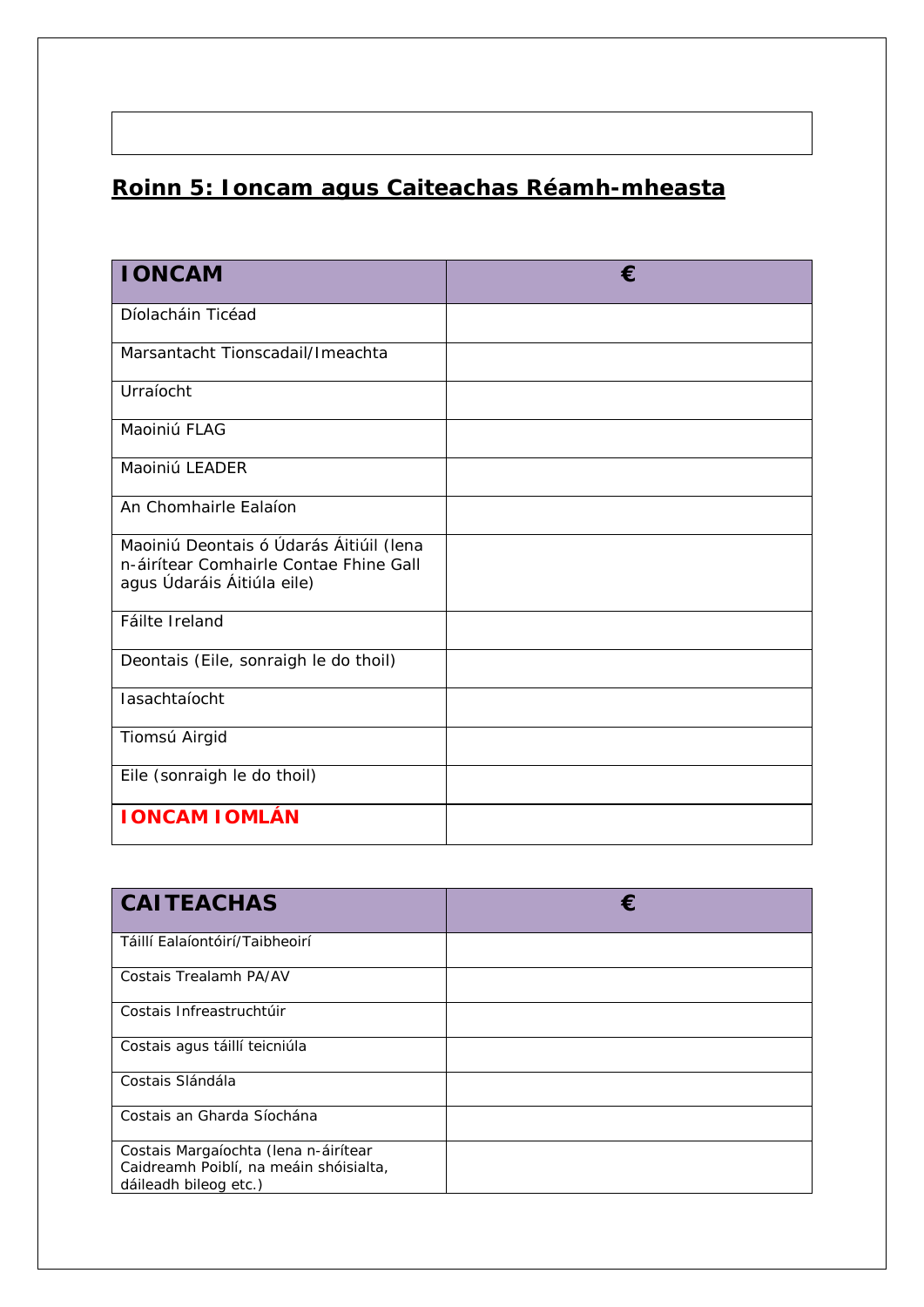| Brandáil agus comharthaíocht suímh                                                                                                                                                                                                                                                          |  |
|---------------------------------------------------------------------------------------------------------------------------------------------------------------------------------------------------------------------------------------------------------------------------------------------|--|
| Costais Oibriúcháin (lena n-áirítear tuarastail<br>& costais foirne, cíos & rátaí oifige, teas &<br>solas, teileafón & idirlíon, postas, soláthairtí<br>oifige & stáiseanóireacht, Tacaíocht TF, táillí<br>cuntasaíochta & dlí, árachas, costais TF lena<br>n-áirítear óstáil & cothabháil) |  |
| Priontáil                                                                                                                                                                                                                                                                                   |  |
| Plean Comhlíonta Covid                                                                                                                                                                                                                                                                      |  |
| <b>CAITEACHAS IOMLÁN</b>                                                                                                                                                                                                                                                                    |  |
|                                                                                                                                                                                                                                                                                             |  |
| <b>IONCAM LÚIDE</b>                                                                                                                                                                                                                                                                         |  |
| <b>CAITEACHAS IOMLÁN</b>                                                                                                                                                                                                                                                                    |  |

#### **Séanadh – léigh go cúramach le do thoil**

Coinníoll a bheidh luaite le haon iarratas ar mhaoiniú is ea go bhfuil an méid seo a leanas léite ag an iarratasóir, go dtuigeann sé/sí an méid thíos agus go nglacann sé/sí leis:

- 1. Ní bheidh Comhairle Contae Fhine Gall faoi dhliteanas don iarratasóir, nó aon pháirtí eile, i ndáil le haon chaillteanas, damáiste nó costais de chineál ar bith a eascraíonn go díreach nó go hindíreach as:
	- a. An t-iarratas nó an t-ábhar arb ionann é agus ábhar an iarratais
	- b. Diúltú d'aon iarratas ar chúis ar bith
- 2. Ní bheidh Comhairle Contae Fhine Gall freagrach nó dlite, ag an am in aon imthosca, i ndáil le haon ní ar chor ar bith a eascraíonn as riaradh gníomhaíochtaí.

## **Roinn 6: Dearbhú**

**Dearbhú an Iarratasóra/na nIarratasóirí**

Tá iarratas á dhéanamh agam/againn ar mhaoiniú luach €\_\_\_\_\_\_\_\_\_ le cur le costas iomlán an tionscadail/an imeachta.

Tá an fhaisnéis agus na critéir atá sonraithe ag Comhairle Contae Fhine Gall léite agam/againn agus tuigim/tuigimid iad.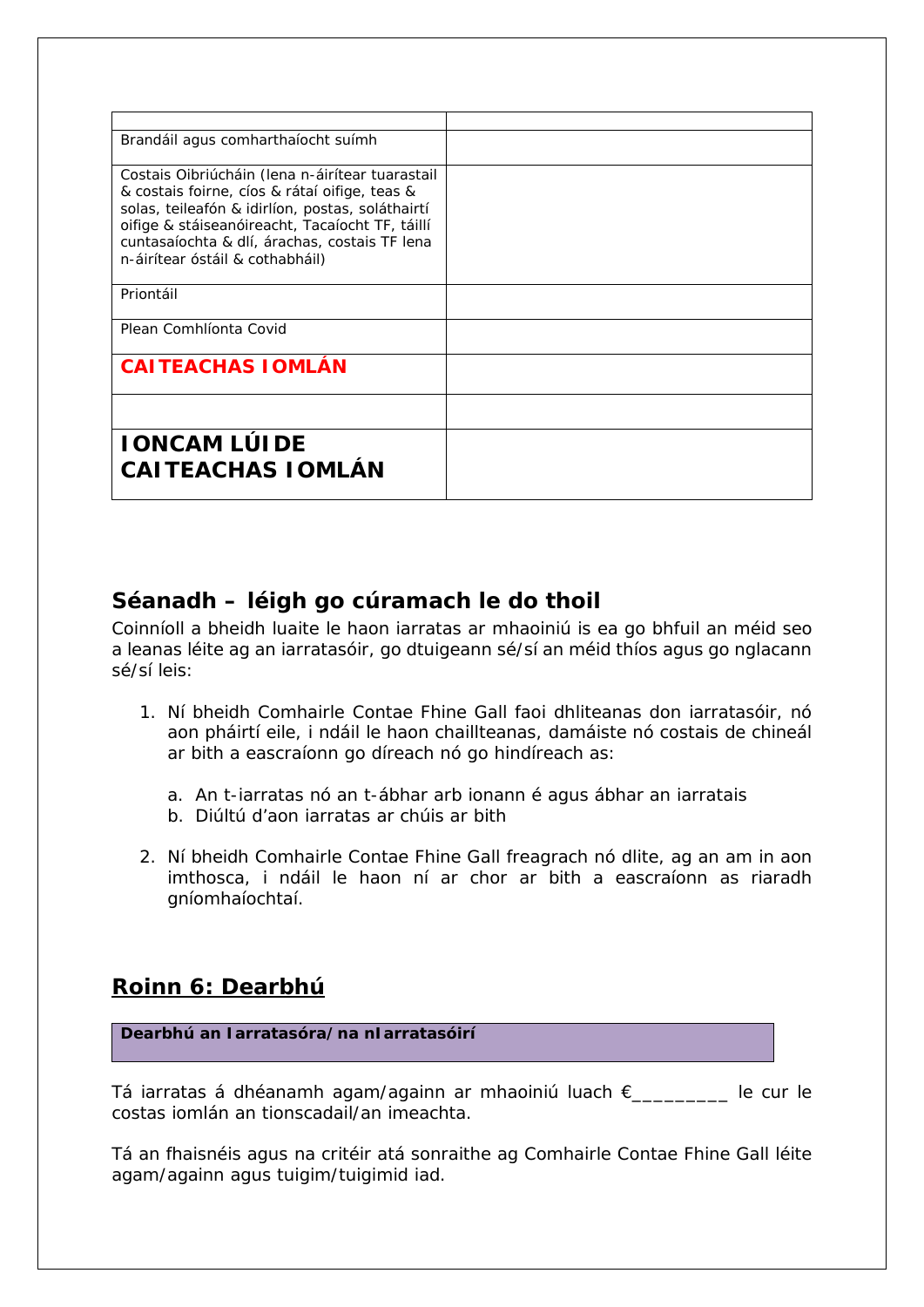Deimhním/Deimhnímid go bhfuil an fhaisnéis san fhoirm iarratais seo, agus an fhaisnéis ar fad atá sonraithe in aon doiciméad a cuireadh ar fáil chun tacú leis an iarratas fíor agus cruinn.

Admhaím/Admhaímid go mbeidh aon fhaisnéis phearsanta curtha ar fáil do Chomhairle Contae Fhine Gall á fáil agus á próiseáil de réir na nAchtanna um Chosaint Sonraí 1998, 2003 agus RGCS.

Má dhéanann siad iarratas, comhaontaíonn iarratasóirí le faisnéis an iarratasóra a bheith á próiseáil agus á nochtadh ag an gComhairle, más gá, chun cistí a riar, tuairisciú a dhéanamh, meastóireacht a dhéanamh agus chun críocha iniúchta; agus chomh maith leis sin toilíonn iarratasóirí rathúla don fhaisnéis seo (e.g. ainm an iarratasóra rathúil, méid na dámhachtana, sonraí an imeachta etc.) a bheith á nochtadh ag Comhairle Contae Fhine Gall i ndáil le margaíocht nó poiblíocht na scéime agus an imeachta.

Ainm (i mbloclitreacha):\_\_\_\_\_\_\_\_\_\_\_\_\_\_\_\_\_\_\_\_\_\_\_\_\_\_\_\_\_\_\_\_\_\_\_\_\_\_

Thar ceann (ainm na heagraíochta): \_\_\_\_\_\_\_\_\_\_\_\_\_\_\_\_\_\_\_\_\_\_\_\_\_\_\_\_\_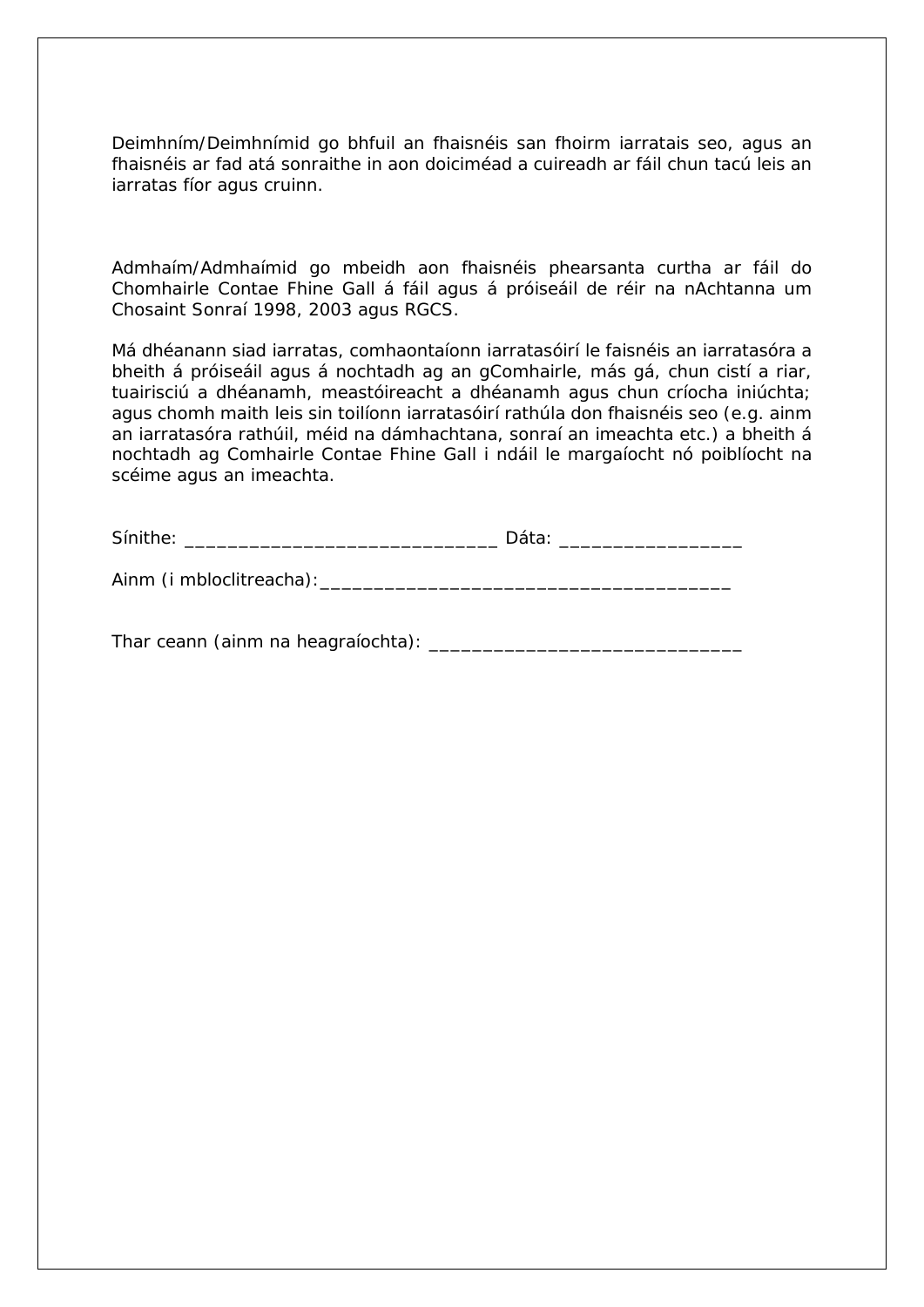# **FÓGRA COSANTA SONRAÍ CHOMHAIRLE CONTE FHINE GALL**

Tá Comhairle Contae Fhine Gall tiomanta do do phríobháideachas a chosaint agus a urramú. Tá eolas le fáil san Fhógra Cosanta Sonraí seo maidir le do chearta príobháideachais agus sonraítear ann, conas a bhailímid, a úsáidimid, a phróiseálaimid agus a nochtaimid, mar Rialtóir, do shonraí pearsanta a bhaineann le do chuid idirghníomhaíochtaí linn.

#### **Faisnéis a d'fhéadfaimis a bhailiú uait**

Ciallaíonn sonraí pearsanta aon fhaisnéis faoi dhuine aonair a cheadaíonn an duine sin a shainaithint. Ní chuimsítear i sonraí pearsanta aon sonraí a bhfuil an t-aitheantas bainte astu (sonraí anaithnide). Féadfaimid aon chineál sonraí pearsanta a chuireann tú ar fáil dúinn i rith do chuid idirghníomhaíochtaí linn a bhailiú agus a phróiseáil.

#### **Conas a úsáidimid na sonraí pearsanta a bhailímid**

Ní úsáidfimid do shonraí pearsanta ach chun na gcríoch agus na mbonn dlí atá sonraithe sa tábla thíos.

| Críoch(a) Próiseála                                                                                                                                                                | <b>Dlí</b><br><b>Bonn</b><br>le<br>haghaidh<br>Próiseála |
|------------------------------------------------------------------------------------------------------------------------------------------------------------------------------------|----------------------------------------------------------|
| • An t-iarratas a phróiseáil i ndáil le riaradh<br>cistí<br>• Doiciméid árachais agus doiciméid eile den<br>chineál sin a lorg<br>$\bullet$ larratas a mheas<br>• Críocha iniúchta | Critéir<br>Cháilitheachta<br>faoin Scéim                 |

#### **Beartas Coinneála i leith Taifid**

Tá Beartas Coinneála i leith Taifid bunaithe ag Comhairle Contae Fhine Gall ina sonraítear an tréimhse ama a mbeidh do chuid sonraí pearsanta á coimeád ag Comhairle Contae Fhine Gall agus céard a tharlóidh do na sonraí pearsanta nuair a bheidh an tréimhse choinneála riachtanach imithe in éag.

Ní choinneofar do shonraí pearsanta ach don tréimhse is faide is gá chun na críche/na gcríoch a fuarthas na sonraí. Áirítear i measc na gcritéar a úsáideadh chun cinneadh a dhéanamh maidir lenár dtréimhsí coinneála (i) an tréimhse ama a bhfuil caidreamh leanúnach againn agus/nó a bhfuil ár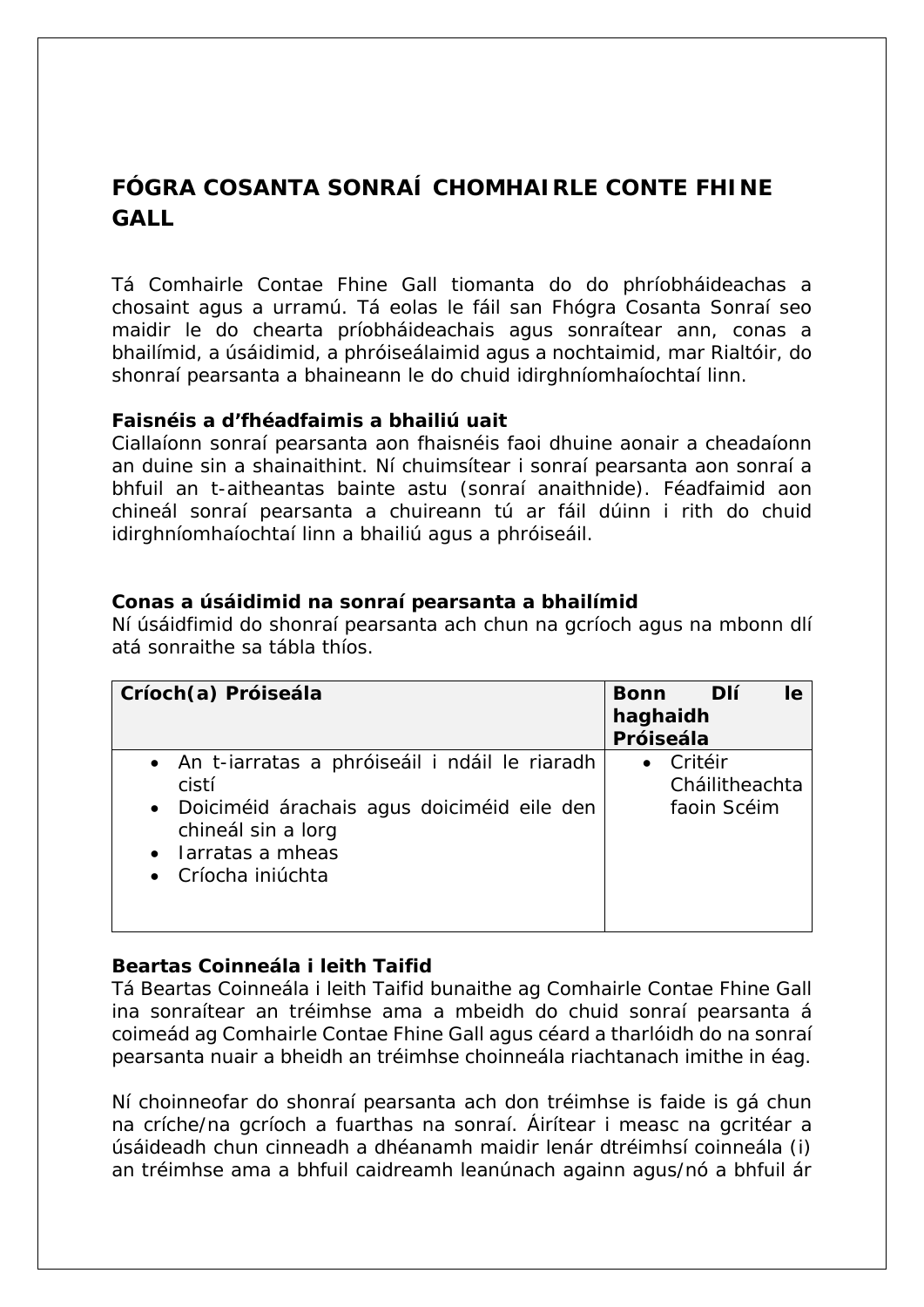seirbhísí á soláthar againn; (ii) cibé acu atá nó nach bhfuil ceanglas dlí le comhlíonadh againn; agus (iii) cibé acu atá nó nach bhfuil coinneáil inmholta i bhfianaise ár seasamh dlí (cosúil le i ndáil le reachtanna infheidhme tréimhsí, dlíthíocht nó imscrúduithe rialála).

Déan teagmháil linn má theastaíonn tuilleadh eolais uait maidir lenár dtréimhsí coinneála nó tabhair cuairt ar ár suíomh gréasáin ag [www.fingal.ie](about:blank) 

#### **Slándáil agus an áit a bhfuil do shonraí pearsanta á stóráil**

Táimid tiomanta do shlándáil do shonraí pearsanta a chosaint. Tá teicneolaíochtaí agus nósanna imeachta slándála éagsúla in úsáid againn chun cabhrú le do shonraí pearsanta a chosaint ó rochtain agus ó úsáid neamhúdaraithe. Ainneoin cleachtais slándála nua-aimseartha a bheith chomh héifeachtach agus atá, níl aon chóras slándála fisiciúil nó leictreonach go hiomlán slán. Ní féidir linn slándáil iomlán ár mbunachair sonraí a ráthú, ná ní féidir linn a ráthú ach oiread nach ndéanfar an fhaisnéis a sholáthraíonn tú a idircheapadh nuair a bhíonn an fhaisnéis á tarchur chugainn tríd an Idirlíon. Tá diantreoracha inmheánacha curtha i bhfeidhm againn lena chinntiú go bhfuil do phríobháideachas á chosaint ag gach leibhéal dár n-eagraíocht. Leanfaimid ar aghaidh le beartais a leasú agus le gnéithe breise slándála a chur i bhfeidhm nuair a bhíonn teicneolaíochtaí nua ar fáil.

#### **Do Chearta**

Tá an ceart agat rochtain ar shonraí pearsanta atá á gcoinneáil fút a lorg, deimhniú a fháil maidir le cibé acu an ann d'fhaisnéis nó nach ann d'fhaisnéis fút, a bheith ar an eolas faoi ábhar agus foinse na sonraí agus cruinneas na sonraí a sheiceáil. Lena chois sin, má chinntear go bhfuil na sonraí atá á gcoinneáil againn fút míchruinn, tá an ceart agat na sonraí pearsanta atá i seilbh Chomhairle Contae Fhine Gall a athrú, a bhaint, a bhacadh, nó cur i gcoinne úsáid na sonraí sin. In imthosca áirithe, d'fhéadfadh go mbeadh bac a chur ar rochtain ar shonraí mar bhonn le moill ar sheirbhís nó rochtain ar sheirbhís a bhaint sa chás go bhfuil na sonraí ag teastáil de réir an dlí nó le haghaidh cuspóirí riachtanacha a bhaineann le seirbhís a sholáthar duit. Tabhair faoi deara, ar mhaithe le do phríobháideachas a chosaint, go bhfuil céimeanna á gcur i gcríoch againn chun d'aitheantas a fhíorú roimh rochtain ar shonraí pearsanta a cheadú. Chun na cearta seo a fheidhmiú, ba cheart duit na céimeanna seo a leanas a chur i gcrích,

Ní mór gach iarratas ar shonraí pearsanta atá i seilbh Chomhairle Contae Fhine Gall a dhéanamh i scríbhinn tríd an bpost nó trí ríomhphost a sheoladh chuig: